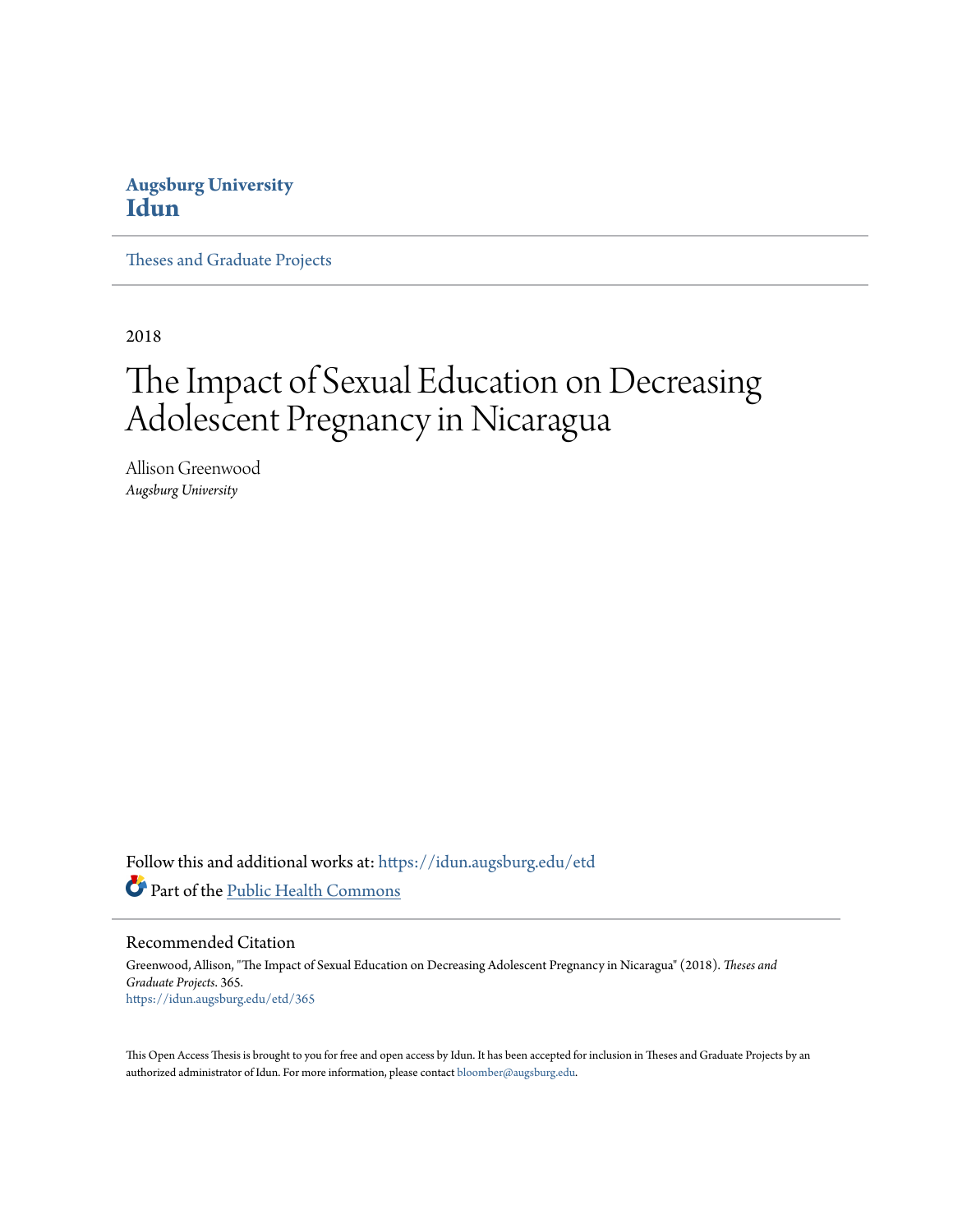The Impact of Sexual Education on Decreasing Adolescent Pregnancy in Nicaragua

By

Allison Greenwood

Advisor: Dr. Holly Levine

Paper Submitted in Partial Fulfillment Of the Requirements for the Degree Of Master of Science Physician Assistant Studies Augsburg College July 7<sup>th</sup> 2017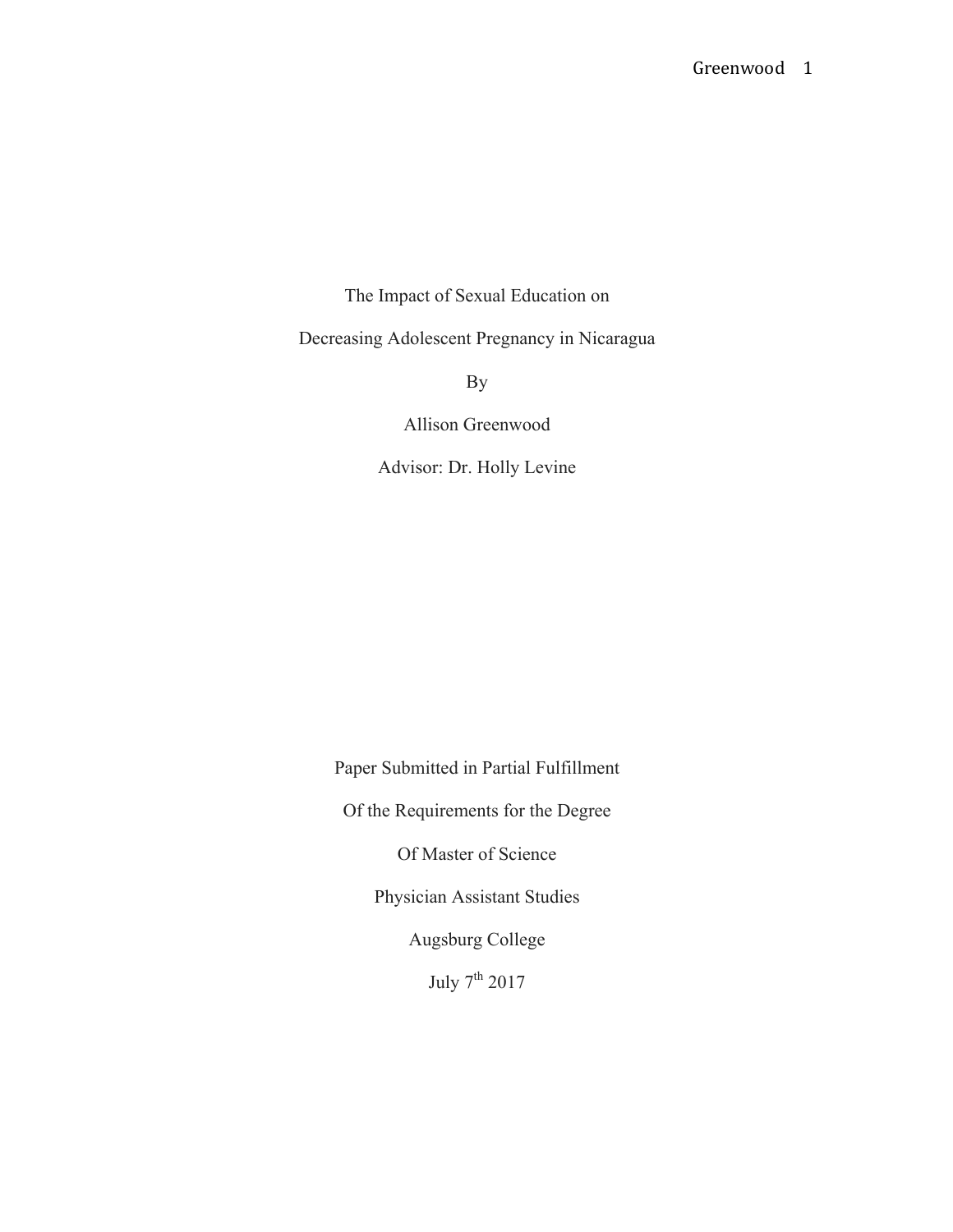Greenwood 2

### **Introduction**

Half of the females of Nicaragua will have given birth by their  $20<sup>th</sup>$  birthday.<sup>1</sup> Nicaragua has one of the highest fertility rates in the world and exceeds the fertility rate average in Latin America with 109 (births per 1000 females aged 15-19) compared to the average of 79 births.<sup>1,2</sup> Young maternal age is linked to higher incidences of pregnancy complications such as preterm birth, low birth weight, and neonatal mortality.<sup>2</sup> Nicaragua's high adolescent pregnancy rate is a result of a multifactorial social and political climate. It is among the poorest countries in the Western hemisphere, with  $48\%$  living in poverty.<sup>1</sup> The predominant religion is Roman Catholic, and the church holds a strong influence on the education system and abortion laws. There is little education revolving around sexual health and females that become pregnant are often dismissed from school.<sup>1</sup> There remains a cultural double standard for females to not engage in sexual acts, however, the young men are taught with a notion of machismo and that they are superior to females.<sup>3</sup> It is understood in the culture that "real" women" are compliant and must submit to the man's patriarchal privileges.<sup>3</sup> The rate of sexually transmitted infections (STIs) is also an issue that has been ignored. Little education is provided on the risk of infections and the sequela of human immunodeficiency virus (HIV).<sup>4</sup> In Latin America, 46% of all deaths by infections result from acquired immune deficiency syndrome (AIDS).<sup>4</sup>

Discussion about adolescent sexual and reproductive health (ASRH) was banned in schools up until 2008. Even now that it is part of the national curriculum, teaching is sparse and misrepresented by educators and even health care providers.<sup>4,5</sup> The inadequate education on ASRH, has contributed to high adolescent fertility rates, incidences of STIs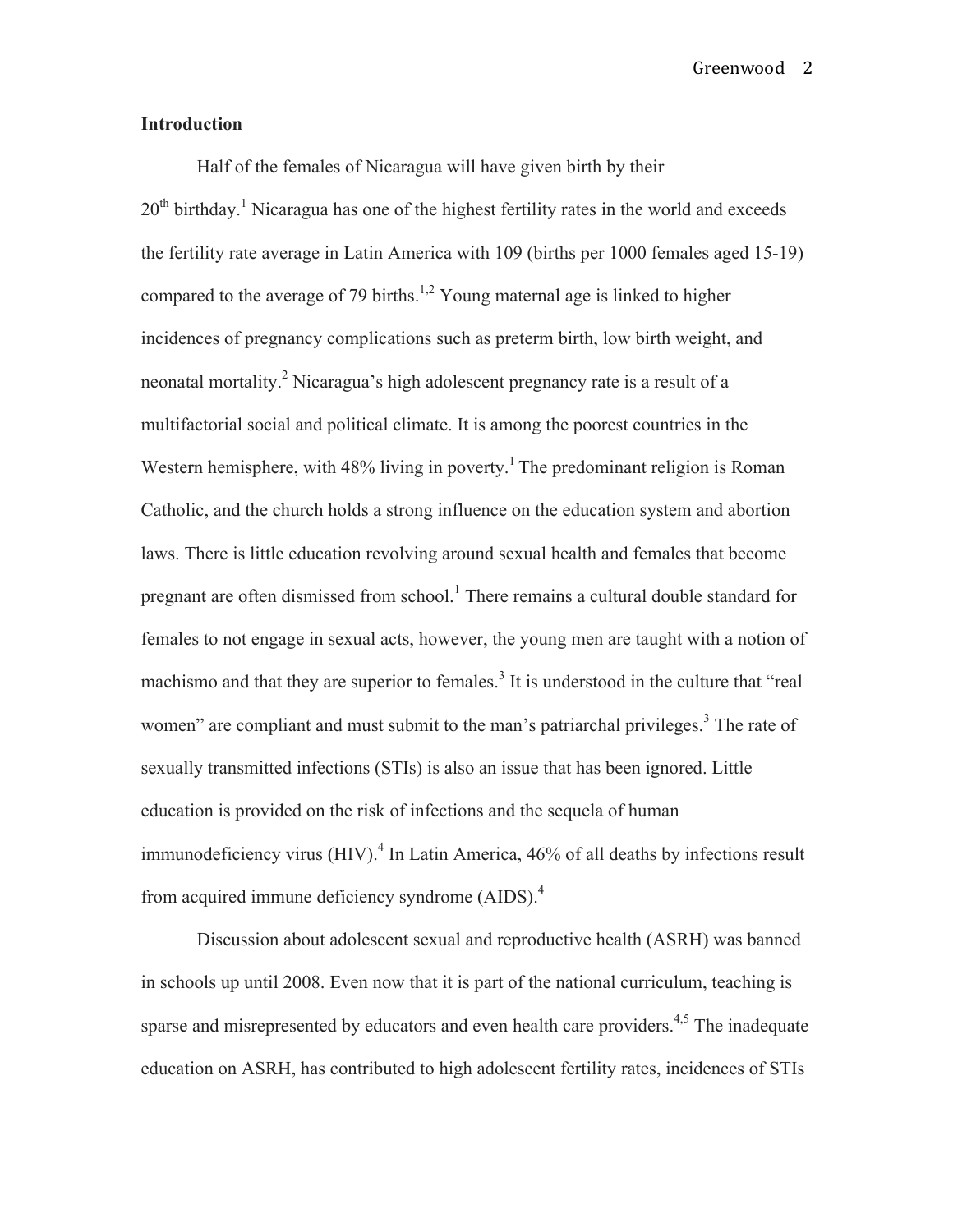and poor health outcomes for mothers and infants. This has negatively affected Nicaragua's economic, educational and social prospects. Through this research, I aim to address the specific barriers to inadequate sex education in Nicaragua and highlight programs that have been successful in implementing ASRH services throughout the world. Considering the social-economic, religious, gender norms and health service availability within Nicaragua, effective, multifaceted strategies must be developed to reduce teenage pregnancies.

#### **Background**

#### Barriers to Sex Education

*Culture and Gender Inequality:* "How old does a person have to be to have sex?" This question resulted in the beating of a young Nicaraguan boy by his mother.<sup>6</sup> Discussion of sex is taboo in Nicaragua and many adolescents are turning to their peers for sex education. This has led to advice such as to avoid contraceptives because they will make one "too fat or skinny." <sup>7</sup> Throughout the past two decades the United States has identified that open communication between parents and teens has a positive impact on adolescent health outcomes. Global heath initiatives aim to improve family communication on sexual health. This movement is lagging in Nicaragua as many of the elders struggle with the idea of open communication on sexual health. There is a notion that if teens start asking about sexual health, then they are already sexually active. Many teens avoid conversations with adults out of this fear of judgment and potential punishment.<sup>6</sup> Furthermore, many young mothers may not provide effective sexual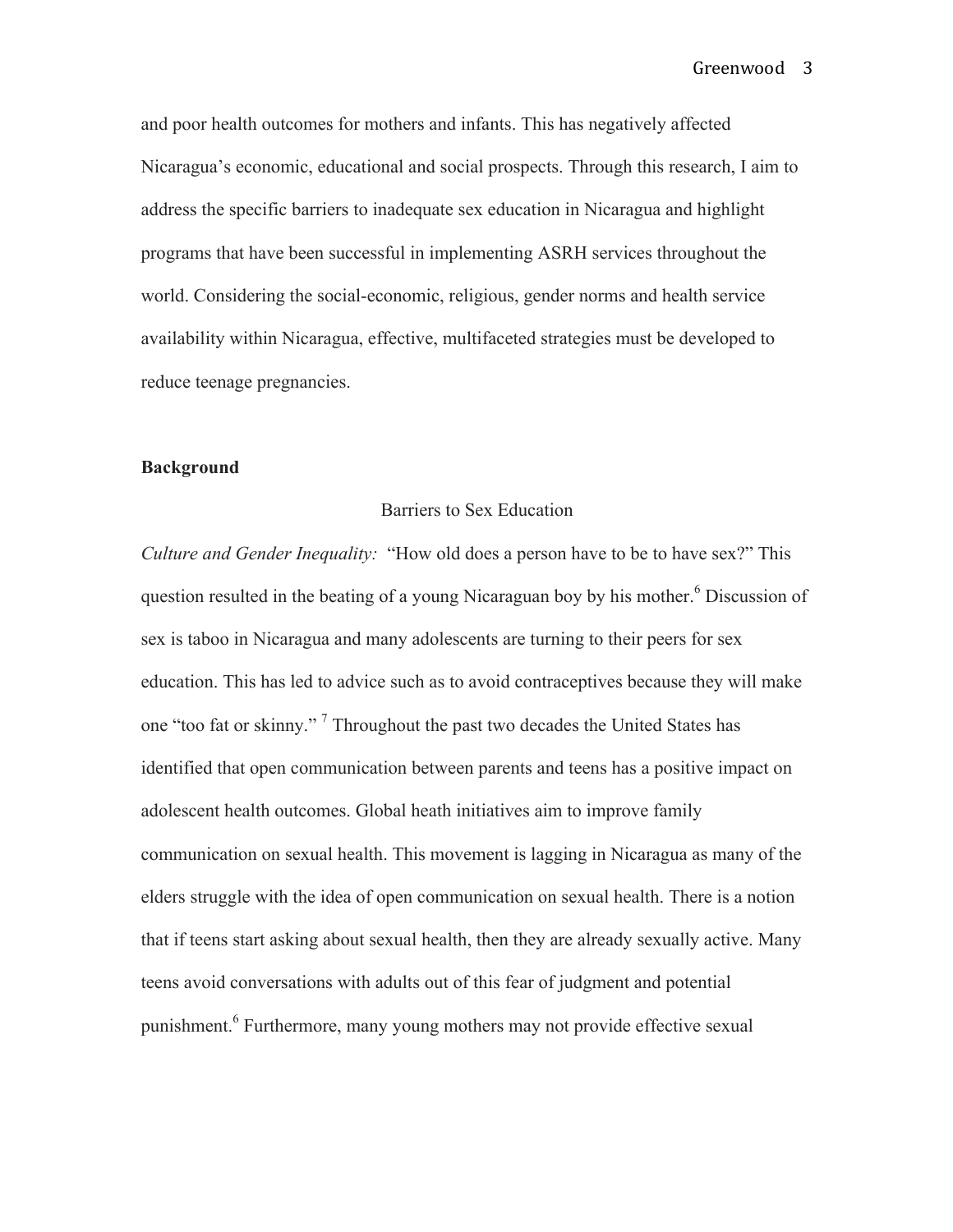education and maintain open communication with their daughters out of concern for their own daughter becoming pregnant at a young age.<sup>6</sup>

The Nicaraguan culture of machismo, the belief that men are superior to women, and should be tough, and domineering, has been a barrier for young men to receive appropriate sex education and maintain an open communication with male "role models." <sup>3,6</sup> Conversations on sexual health are seen as feminizing or for homosexuals among some adult males. The discussion of sex is considered shameful and should be silenced. In an interview with a young Nicaraguan man, he mentions that the only guidance he received about sex from an adult was to not use condoms.<sup>6</sup> Historically, Nicaraguan men's virility was recognized by the amount of children one could father without regard to expectations of supporting the mother or children.<sup>1</sup> Though gender equality is improving, traditional views of machismo still exist and impact young people's health.<sup>3</sup> Machismo is reinforced by marianismo, the idea that women should be compliant and passive to men. Marianismo is associated with Virgin Mary, a prominent figure in the Catholic Church, and her self-sacrifice, duty, caretaking and sexual mortality.<sup>8</sup> With the tainted sex information given to men and the expectation for multiple partners, the risk of transmitting HIV and other STIs puts teens at an increased risk.<sup>3</sup> According to a cross-sectional community-based study of 650 participants, age ranges from 15-49, 68% had insufficient knowledge on HIV as measured by an HIVrelated knowledge survey<sup>8</sup>. The majority of the participants heard of HIV via mass media and only 13% learned about HIV from health care facilities.<sup>8</sup>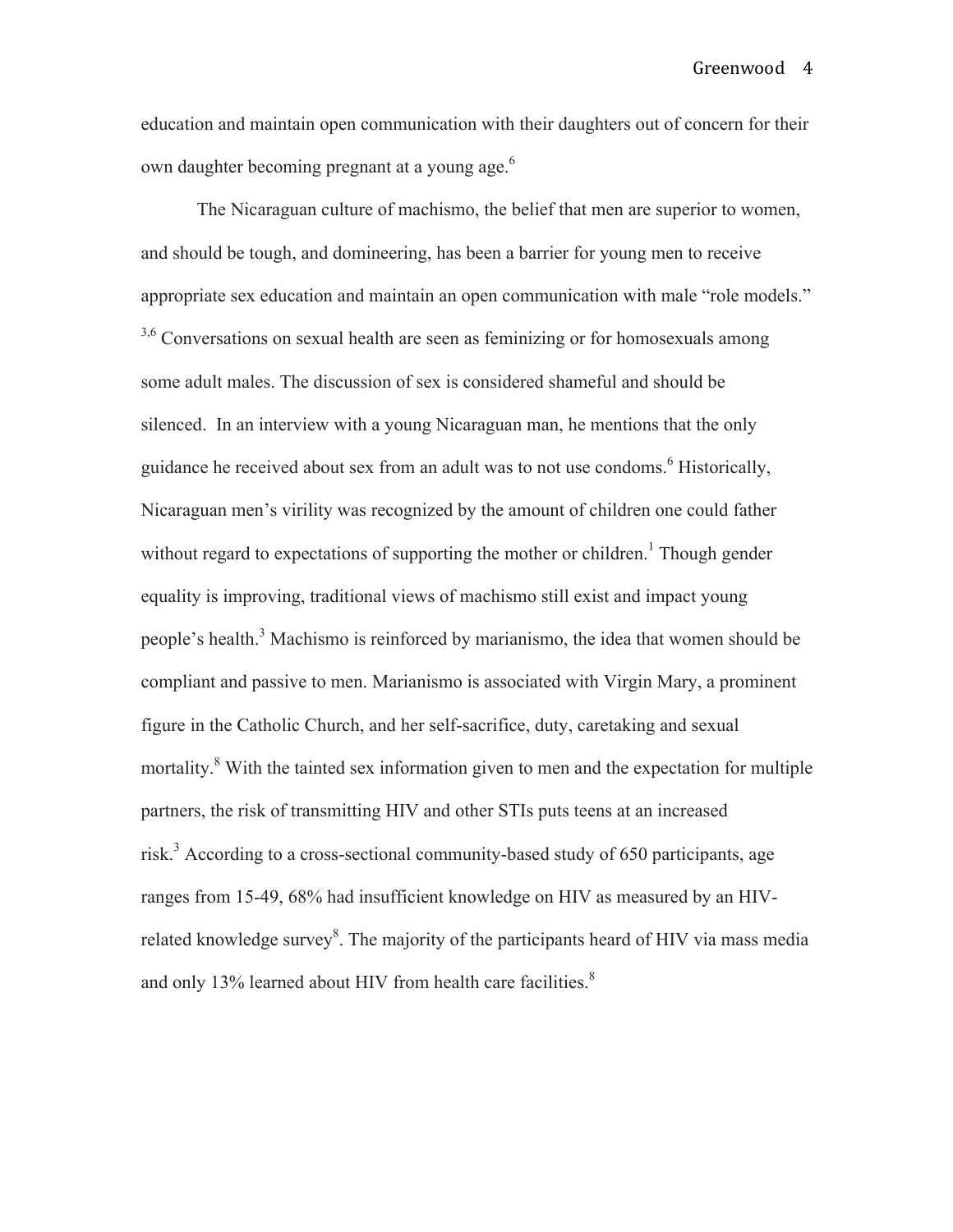*Political and Social Climate:* Nicaragua has a dynamic political climate that has affected education and health services for many years. Following the Sandinista revolution in 1990, a conservative government took charge and reduced many social programs including access to health care and education.<sup>2</sup> Since 2007 the government is back under the Sandinistas and is working on social reforms. However, the new policies are not well defined and the Catholic Church heavily influences ethical issues.<sup>2</sup>

A study of 2,803 Nicaraguan youths (ages 13-18 years old) aimed to address determinants of sexual onset and the role society has on the youth's perspectives of sexual health. Nearly one-quarter of females and over one-third of males report being sexually active.<sup>2</sup> High incidence of sexual activity is linked to those not living with their parents, or whose father no longer lives at home. The absence of the father and sexual behavior has a greater impact among females over males.<sup>2</sup> With Nicaragua's poor political and social climate, more parental figures are emigrating to support their family from abroad.<sup>2</sup> The increase in emigration may contribute to the high teenage pregnancy rate. In another study of 2,766 females under 20 years old, identified that those with the lowest wealth index and no religion, engaged in sexual activity at a younger age. Communities that were more developed and offered greater access to schooling, employment and health care had decreased adolescent pregnancy.<sup>9</sup>

*Religion:* There are over one billion Catholics worldwide, and half of these individuals live in North and South America.<sup>10</sup> Nearly 60% of Nicaraguans belong to the Catholic Church.<sup>11</sup> The Catholic Church is not allowed to make laws and governmental regulations, however, it strongly influences decisions of politicians and healthcare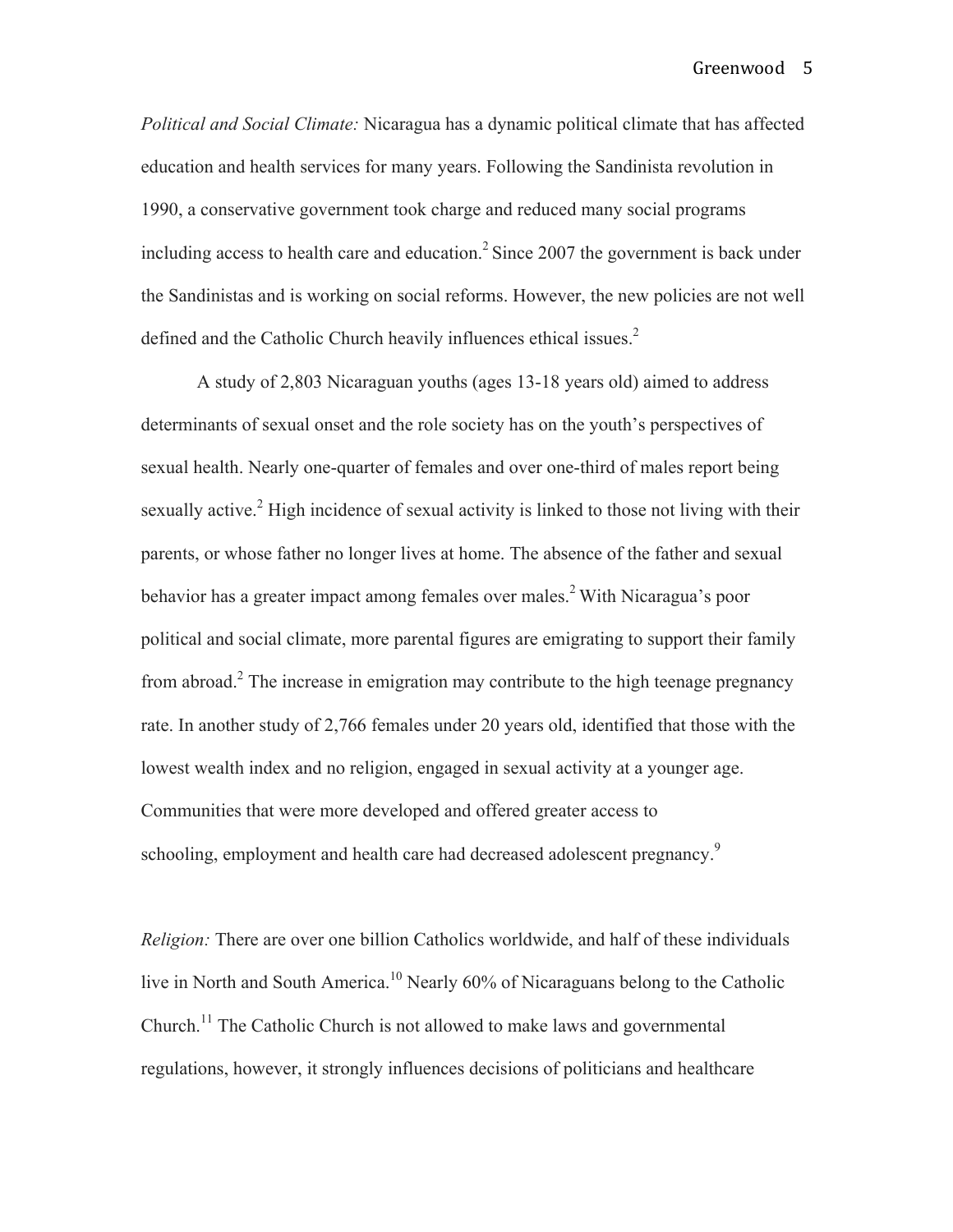providers on contraceptive use, sex education in school and abortion.<sup>1,10</sup> The Catholic Church teaches that sexuality is not a sin but should be reserved for married couples. The church is opposed to premarital sex, non-natural contraceptives, and abortion.<sup>10</sup> Abortion is illegal in Nicaragua.<sup>1</sup> This law is heavily influenced by the Catholic teachings that reproduction is the fruit of marital bond. It is their belief that procreation is a gift given from the Lord and humans do not have the right to end any form of life.<sup>10</sup> ASHR among Catholic doctrine is heavily focused on chastity with little regard to safe sex practices.<sup>1</sup> Interestingly, 73% of teenagers affiliate with the church and there is evidence that Catholic teenagers use condoms more consistently than non-religious teens.<sup>2</sup> Priests are aware of the incidence of unwanted pregnancies and agree with the reality of our time and that education on contraceptive use may be necessary.<sup>10</sup>

*Poverty:* Nicaragua is the second poorest country in the Western hemisphere and the poorest country in Central America. Over half of the adolescents ages 15-19 live in poverty.<sup>12</sup> Young men living in homes below the poverty level are less likely to consistently use condoms and report an earlier onset of sexual activity than those living above the poverty level. $<sup>2</sup>$  The result of low-socioeconomic status results in</sup> underutilization of health care services and poor access to education which contributes to poor adolescent sexual and reproductive health.<sup>2</sup> Furthermore, it is common for Mesoamerican's to lack health insurance, less than 8% of individuals are insured which in turn affects access to health care<sup>13</sup>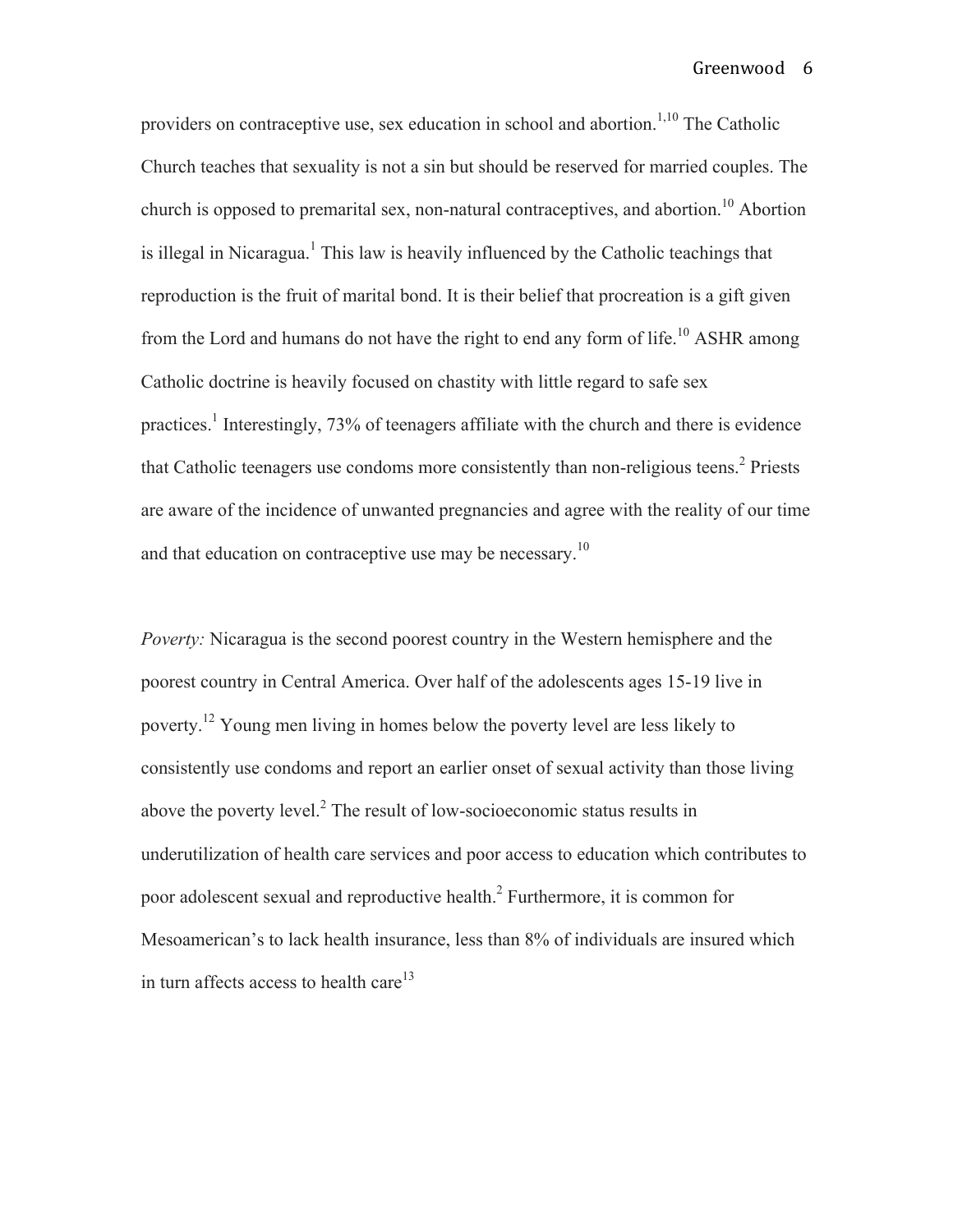*Low Quality of Care:* Many health care providers lack proper training and skills to provide sexual and reproductive health education to adolescents.<sup>14</sup> Sexual and reproductive health centers are not confidential and do not provide specialized services to adolescents.<sup>14</sup> There have been multiple studies identifying the barrier between practitioners and adolescents on providing effective ARSH.<sup>4,15</sup> Teenagers struggle to find trust in their provider and feel that they speak to them like a parent. On the other hand, providers feel that the lack of parental involvement puts them in situations where they believe an adult needs to intervene, which may come across as patronizing or judgmental.<sup>15</sup> In Latin America, some providers maintain a gender bias and have outdated knowledge.<sup>4</sup> Health care providers are not familiar with standards of care on providing modern contraceptives or ARSH.<sup>2</sup> In Managua, Nicaragua, health care is provided by the government and private practices are neither available nor affordable for many. The government implemented, Family and Community Health Model, failed to create an adolescent only clinic, which again may discourage teens from accessing health care.<sup>4</sup> The transition of the Nicaraguan health care has created poor job security for health care providers. A provider may not take the initiative of seeing an unaccompanied adolescent and prescribe contraceptives out of fear of being criticized and potentially losing their job. $<sup>2</sup>$ </sup>

*Misconceptions of ARSH Knowledge:* Only 39% of teens that attend high school will earn their high school degree. And although, sex education is now part of the school curriculum, it lacks effective and progressive sex education.<sup>3</sup> Furthermore, women are not educated on the options of contraceptives. Few women are able to identify more than two forms of contraceptives and emergency contraceptives are nearly unknown.<sup>13</sup> There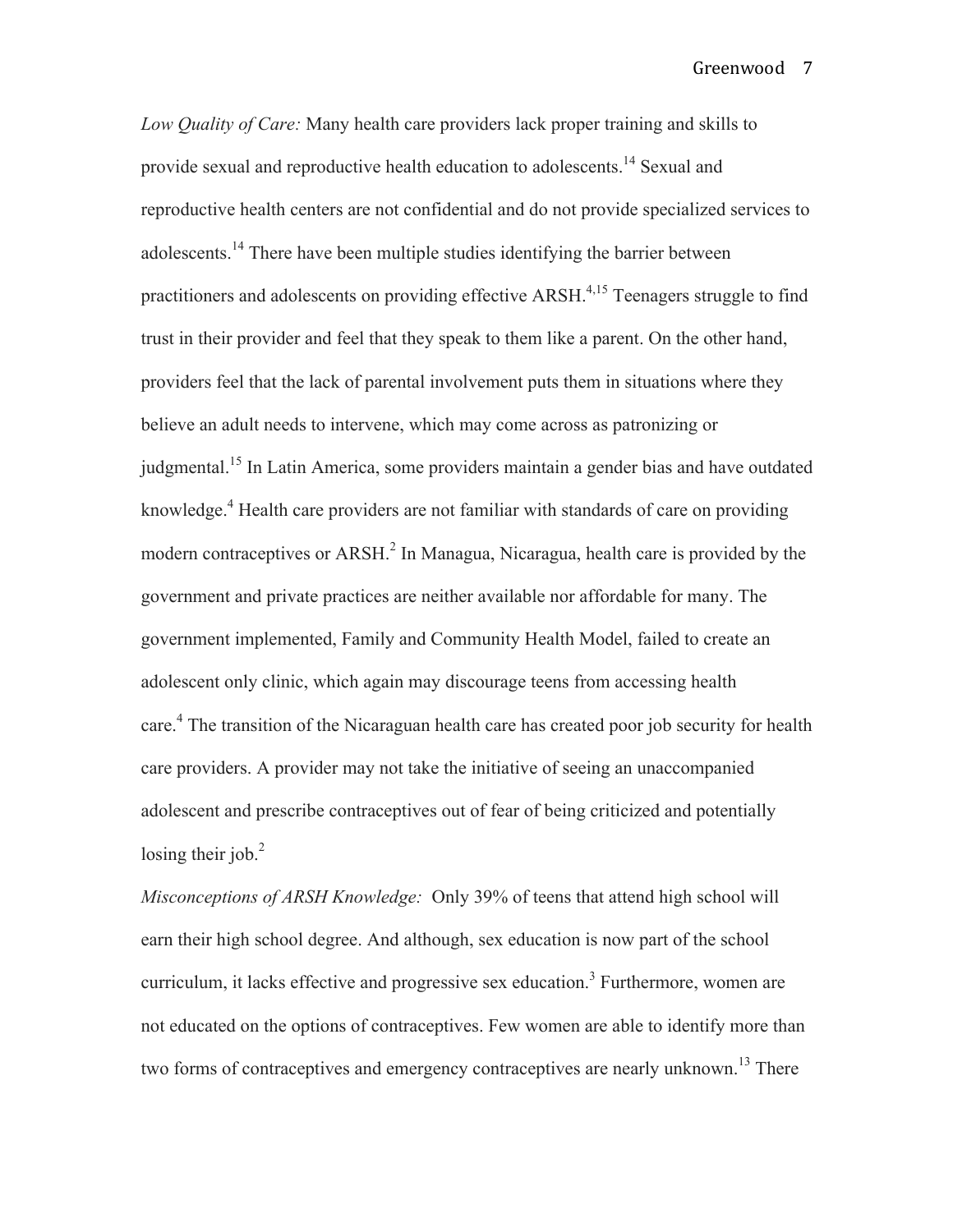is evidence that women with more years of education, obtain a job, or get counseling at health facilities are more likely to use contraceptives.<sup>13</sup>

#### Realizing the Need for Change

The incidence of teenage pregnancy, poor access to health care and inadequate ASRH education has been identified and efforts are moving in the right direction to start implementing changes. Primary care providers have addressed the issue of deficiency in their skills to provide quality care to adolescents and the requirement to stay current on their contraceptive and ASRH knowledge. Health care facilities have identified the lack of adolescent friendly clinics and the importance to harbor an atmosphere of trust and confidentiality.<sup>4</sup> Some parents have realized the little discussion of sexual health in the household and the need for enhanced open communication.<sup>6</sup> Finally, the Catholic Church has come to the reality that safe sex education is imperative to make an impact in their teenage parishioners.<sup>2</sup>

#### **Methods**

The research was conducted by finding scholarly articles using Cochrane Database of Systematic Reviews, U.S. Department of State, PubMed and Google Scholar search engines. Phrases that were typed in the search engine bar included; "Sex education programs in Nicaragua", "Teen pregnancy in Nicaragua", "Sex education in Nicaragua", "Birth control in Nicaragua", "Teen pregnancy in Latin America" "Catholic Church and sex education." Articles of interest were further reviewed by its abstract. Abstracts that addressed the topics of this research were then critically evaluated. Articles that were not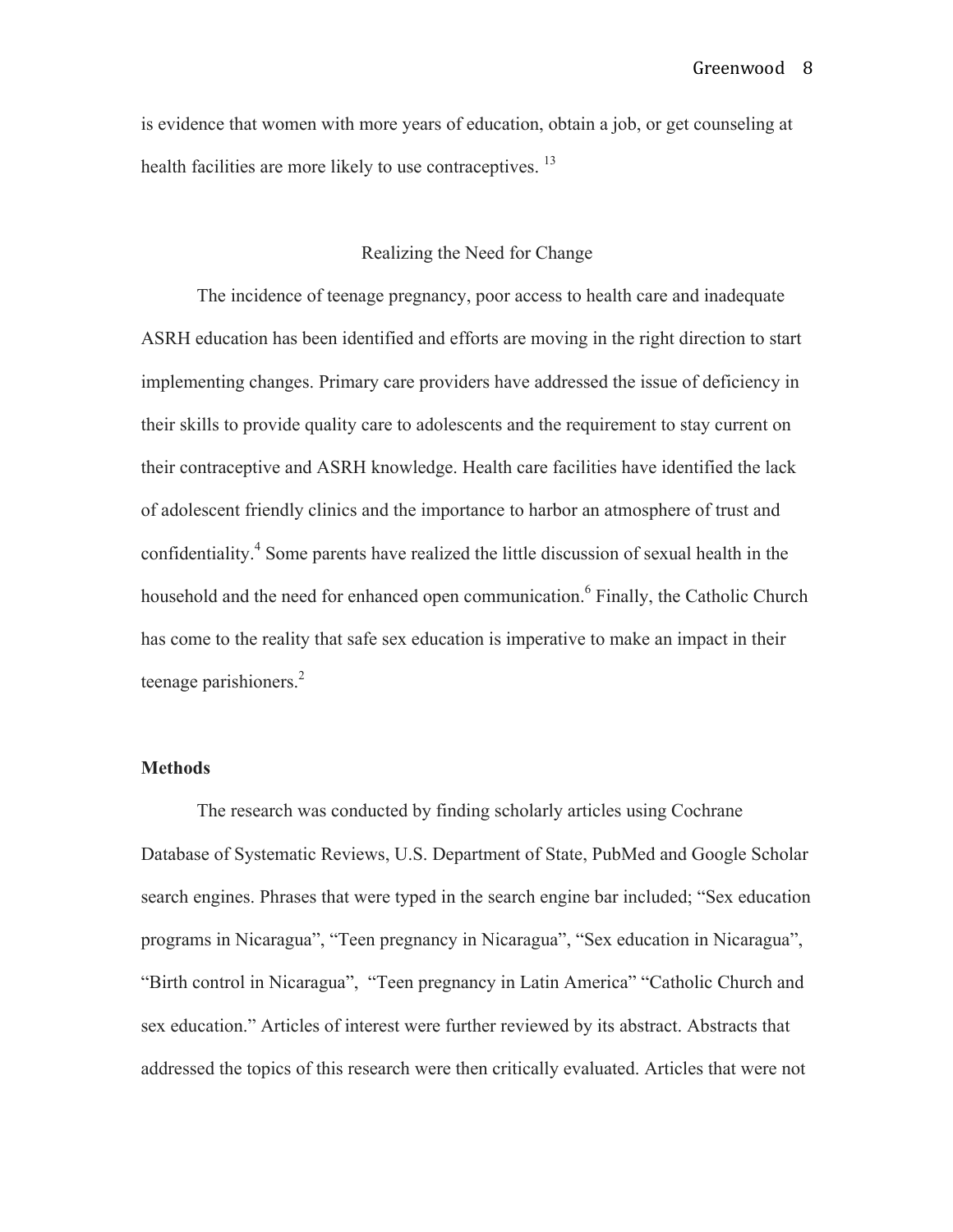available online, were requested through the Augsburg Lindell Library interlibrary loan request process. In an effort to critically evaluate each article for its reliability the CARS Checklist for Information Quality by Robert Harris was used.<sup>16</sup> Each article was critically evaluated for its credibility, accountability, reasonability, and support.<sup>16</sup> Sources of various articles were cross-referenced and led to searches using the PubMed search engine toolbar with the phrase; "Teenagers and primary care providers view of each other." After reviewing each article, an outline was created that organized the subthemes of the paper. Supplemental information was gathered from Public Radio International and Blue Pass Independent Coverage to obtain interview content from Nicaraguan teens. Articles were grouped together in each subtheme to strengthen the concepts presented in this research.

#### **Discussion**

Each year, 13 million teenage females that live in a developing world, have an unplanned birth. The bulk of individuals affected with STIs are among our youth and at least one-third of the population that is affected by HIV are adolescents.<sup>17</sup> Nicaragua is a major contributor to the teen pregnancy rates in developing nations, as it has one of the highest teen pregnancy rates in the world. It is clear that interventions must be implemented to decrease these preventable outcomes. Adolescent promiscuity in Nicaragua is a multifaceted phenomenon. Education, socioeconomic status, age, religion, gender norms and access to health care are a few of the diverse determinants of sexual behavior among teens.<sup>2</sup> It is evident that open communication between teens and parents on ASRH is lacking, the school's ASRH curriculum is deficient of evidence, there is a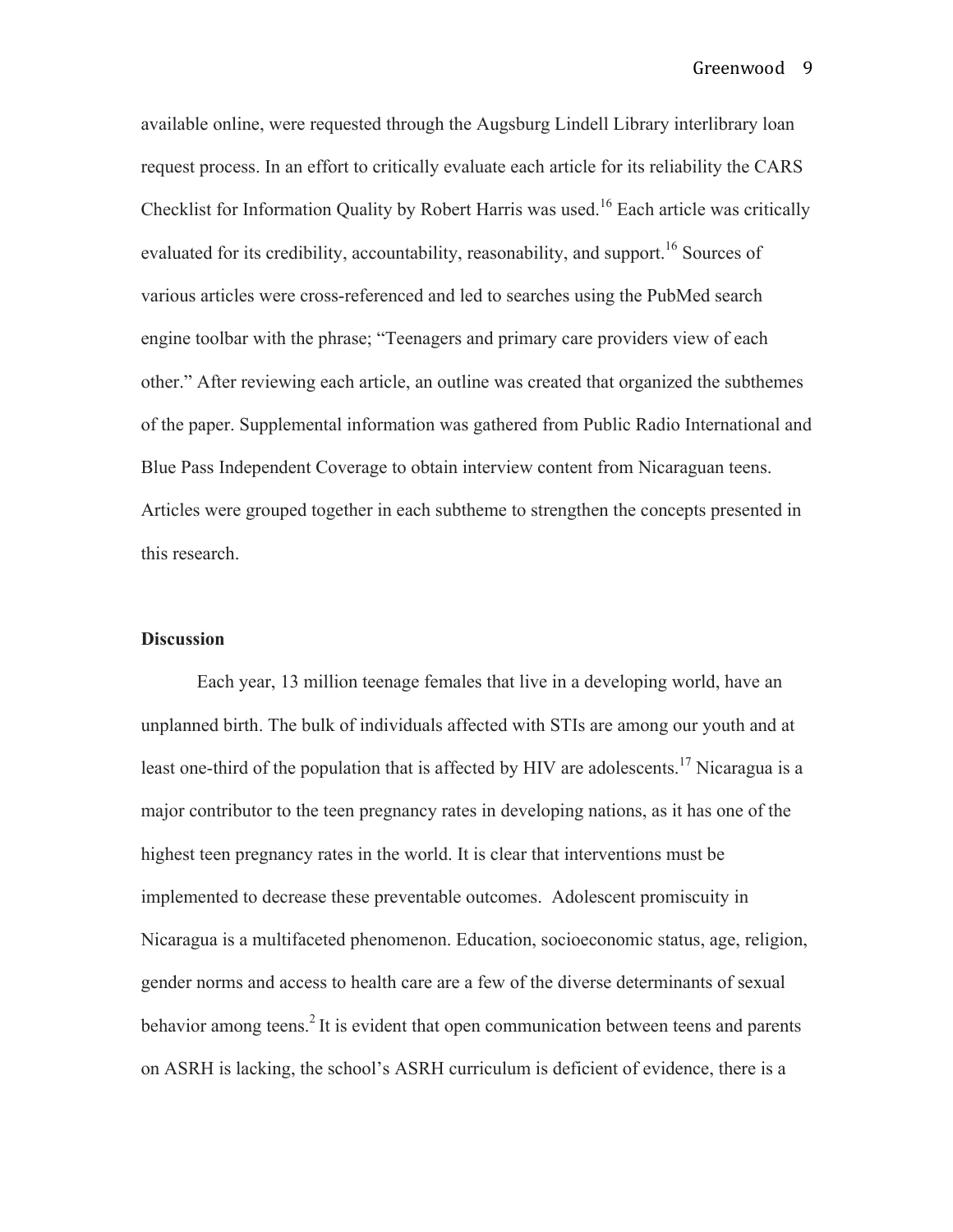strong negative impact of the ingrained gender roles and machismo, and the poor access to health care and contraceptives contribute to rate of adolescent pregnancies and STIs. Thus, superficial interventions that target one issue are not enough to end this epidemic.

Many nations have implemented sex education in the school curriculum. This is a plausible idea as such programs are offered during the vital time in a child's life of development and maturity. However, there is little evidence to support its effect on decreasing rates of teen pregnancy,  $HIV$ , and  $STIs$ <sup>18</sup> In a large meta-analysis investigating sexual and reproductive health education programs in schools, sex education was found to have no effect on reducing incidences of STIs and unwanted teen pregnancies.<sup>18</sup> Additionally, research has been done on the effectiveness of youth centers on increasing use of SRH services. Youth centers are buildings that provide a safe and youth friendly environment for SRH, as well as family planning education, HIV and STI testing, contraceptives and SRH counseling. Its aim is to attract females and those engaging in high-risk sexual activity. The data reveals that the majority of the teens that utilize youth centers are educated males. The vulnerable population (e.g. HIV positive youth, homeless, drug users, sex workers, teens not in school) do not use these facilities due to lack of knowledge about such services or difficulty in accessing the centers. Youth centers have not decreased the rate of STIs nor teen pregnancy among those that use the programs, however, they have increased the amount of HIV and STI testing. Unfortunately, these programs are expensive and not as effective as planned.<sup>17</sup>

Tackling the epidemic of teen pregnancy in Nicaragua needs a comprehensive approach. Schools have recently added SRH education in the curriculum, yet research proves that education only based programs are not effective. Adolescent health services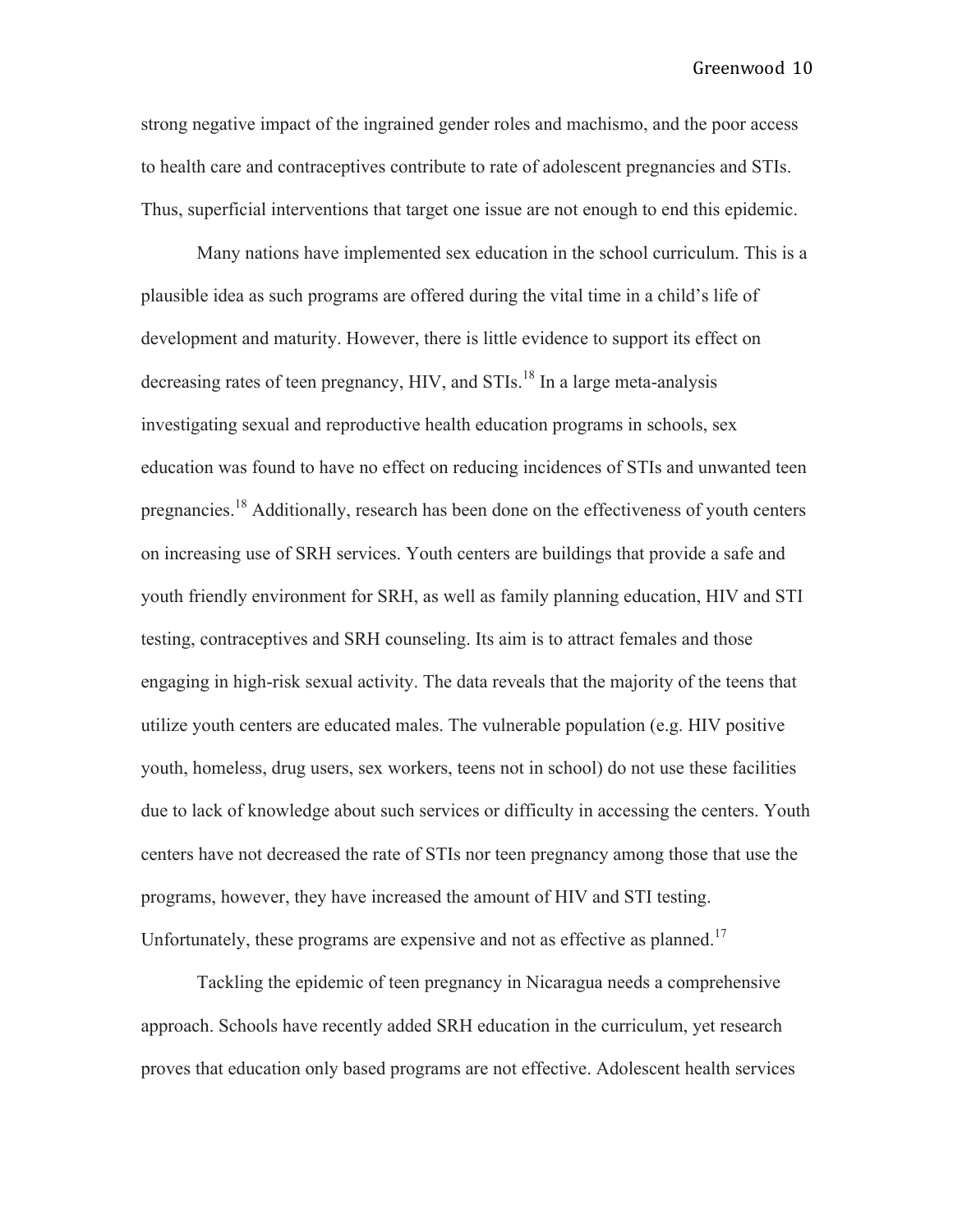Greenwood 11

must provide options for the teenager on contraceptives and reproductive health services.<sup>18</sup> Incentivizing staying in school combined with SRH education has shown a decrease in teen pregnancy.<sup>18</sup> Furthermore, to have effective SRH youth programs, they must cater to the vulnerable. Perhaps bringing programs to the streets of the inner city may make it more accessible for those most in need for SRH services.<sup>17</sup>

Other programs that have tried to increase SRH services to adolescents are peer provider programs. As identified above, teens express a distrust issue with health-care providers and adults when it comes to SRH. They fear judgment and breach of confidentially. However, peer provider programs have harvested a sense of trust between the adolescent and their peer educator. Youth have expressed that peer education has increased their knowledge, attitude, and behaviors on SRH. The Nicaraguan Youth Peer Provider program, Luisa Amanda Espinoza Association (AMNLAE) reaches nearly 7,500 youths and provides education and contraceptives.<sup>19</sup> Youth Peer Programs have health care Coordinators that train and supervise Youth Peer Providers. These youth providers must complete several weeks of training before offering basic education or condoms to peers. Additional training can be completed to provide advanced SRH services such as offering other contraceptive methods and counseling. Youth providers must meet monthly with Coordinators and participate in ongoing training to ensure a quality of care.<sup>19</sup> Though this program does have its barriers of cost and logistics for obtaining contraceptive supplies as well as criticism from the community, adolescents have positively benefited from the program. Nearly 50% of teens that are part of the program report increased knowledge on pregnancy prevention, contraceptive methods and STIs.<sup>19</sup> Teens report an improvement in self-esteem and communication skills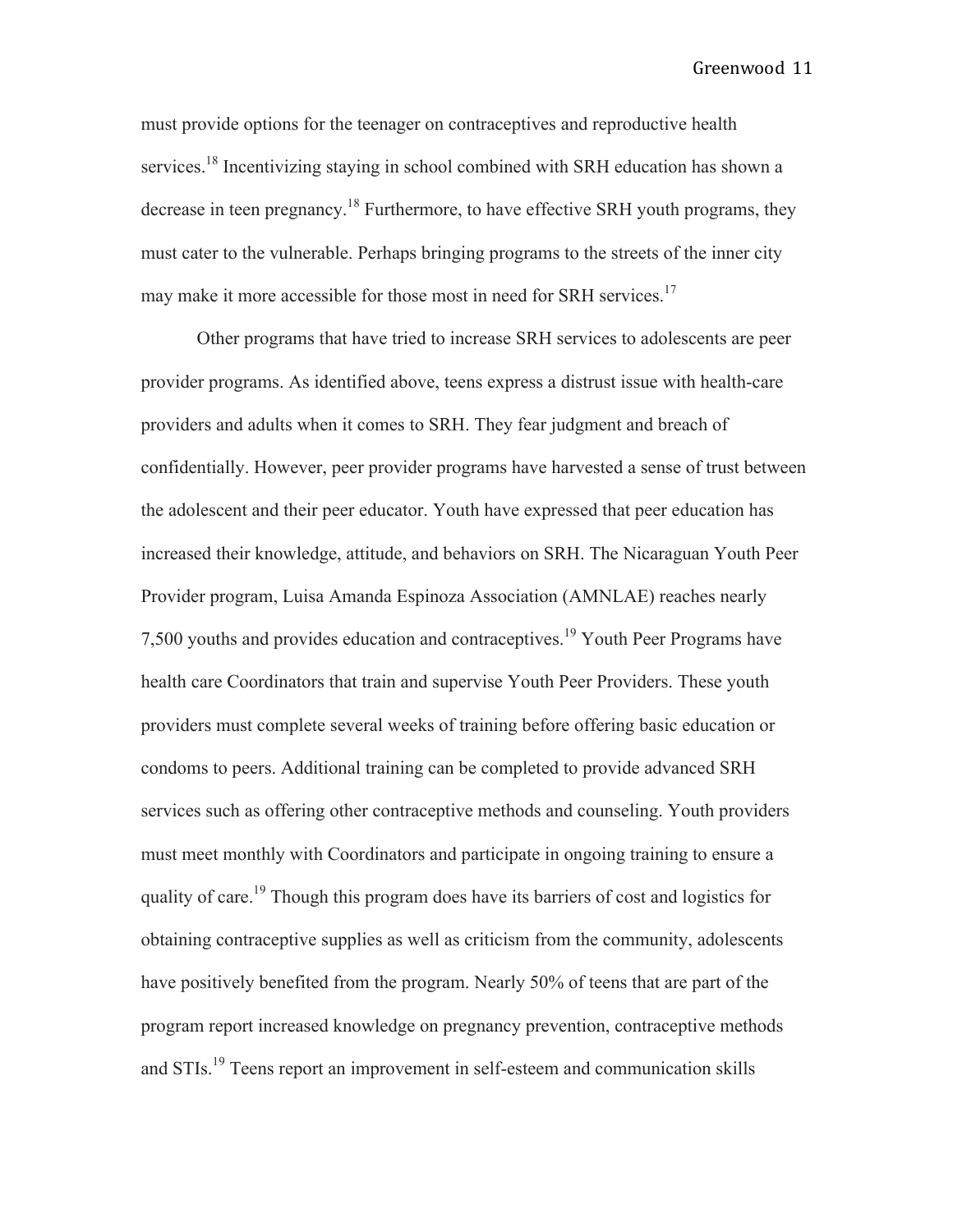revolving SRH. Twenty-seven percent of participants in the program reported an improvement in their family relationship and open communication. This program has positively impacted adolescents' attitudes on SRH by reducing barriers to information and care. However, it does not provide evidence of decreased incidences of adolescent pregnancy.<sup>19</sup>

Perhaps the most effective method for improving contraceptive use and thus decreasing the incidence of teen pregnancy and STIs is by increasing access to health care for teens via a voucher program targeting those of high vulnerability. As mentioned above, education alone has not proven to decrease pregnancy rates in teens but does prove to increase STI testing, knowledge, and a healthy open communication with family members and peers on SRH. Yet, there lack effective interventions addressed to those most in need. In an interventional study aiming to address the impact of SRH accessibility, found that providing vouchers were effective. Managua youth living in poor neighborhoods were provided with vouchers that were valid for three months that provided a health care consultation and follow-up visit for counseling, family planning, pregnancy testing, pregnancy care, contraceptives and/or treatment of STIs. The study identified that adolescents that received vouchers utilized sexual and reproductive healthcare services significantly more than those that did not receive vouchers (33.5%, 18.9% respectively with a 95% confidence interval of 2.45-3.84).<sup>14</sup> Furthermore, individuals that had less education utilized the health care vouchers more than those with more education (56% vs. 26% and a 95% confidence interval of 2.11-4.20).<sup>14</sup> There was a significant increase in condom use among individuals that received vouchers (95% confidence interval  $1.11$ -3.03).<sup>14</sup> Vouchers did provide benefit on increased health care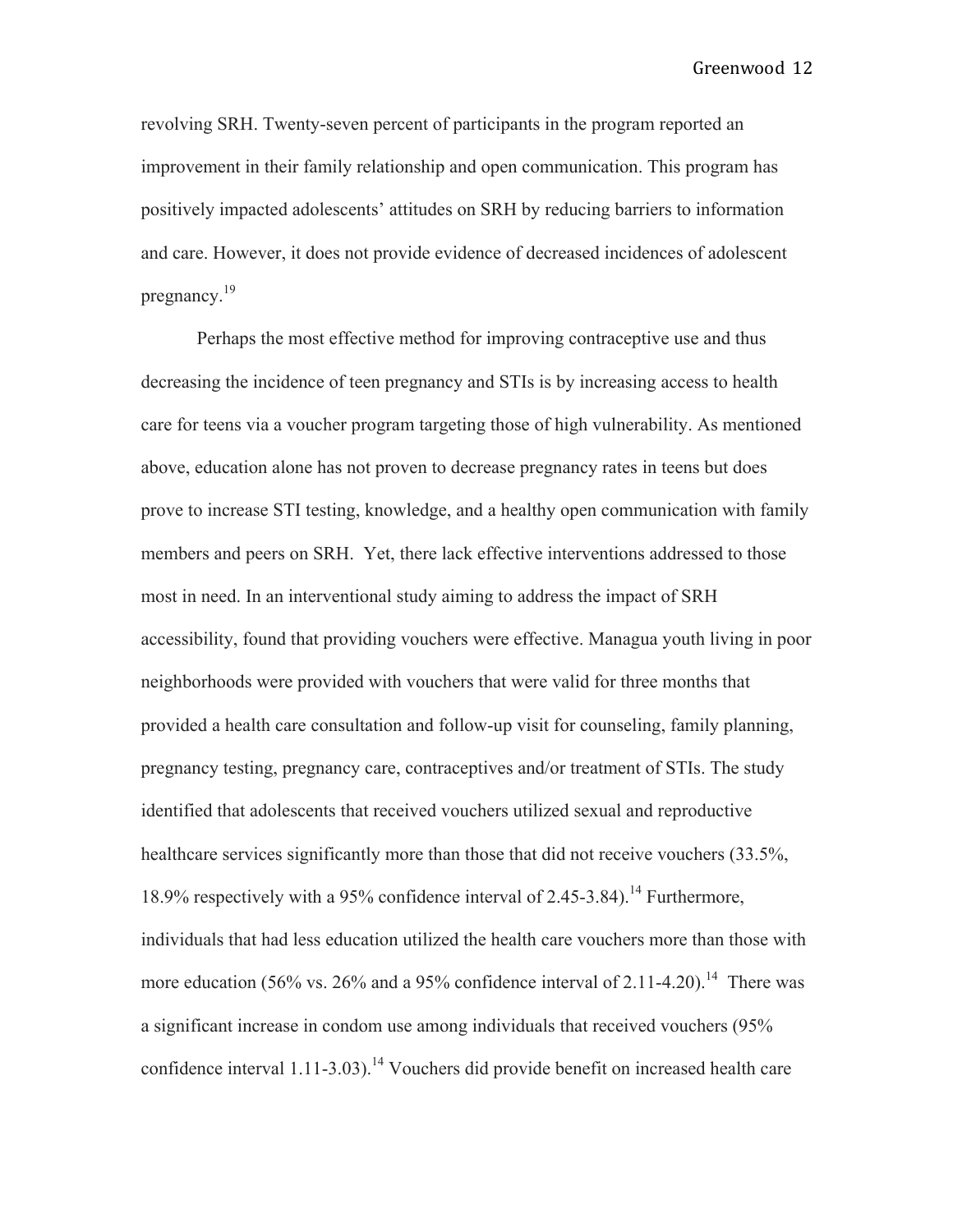services and knowledge of contraceptives, however, depending upon the population the type of SRH services had differing results. Women living in markets may have started a family and benefited from the perinatal care offered, individuals in poor neighborhoods were already sexually active and benefited from condom distribution and STI treatment, and individuals at schools were less likely to be sexually active and thus aided from the education and obtaining modern contraceptives. Interventions such as providing access to sexual and reproductive health care services to individuals regardless of their social context can significantly help decrease the risks of sexual relations.<sup>14</sup>

#### **Conclusion**

The initiation of a teen's sexual debut is complex and hinges on multiple factors from socioeconomic factors, education and gender equality. Providing access to health care, educating youth on SRH, having Peer Providers, accessible youth centers and open communication between adults and teens are all vital components to help curb adolescent pregnancy. Evidence has proven that sex education alone is not enough to deter the sexual acts of adolescents. It is essential for parents, teachers, priests, providers, peers, and community members to collaborate on implementing effective sex education and promoting access to sexual and reproductive health care to end the epidemic of adolescent pregnancy in Nicaragua.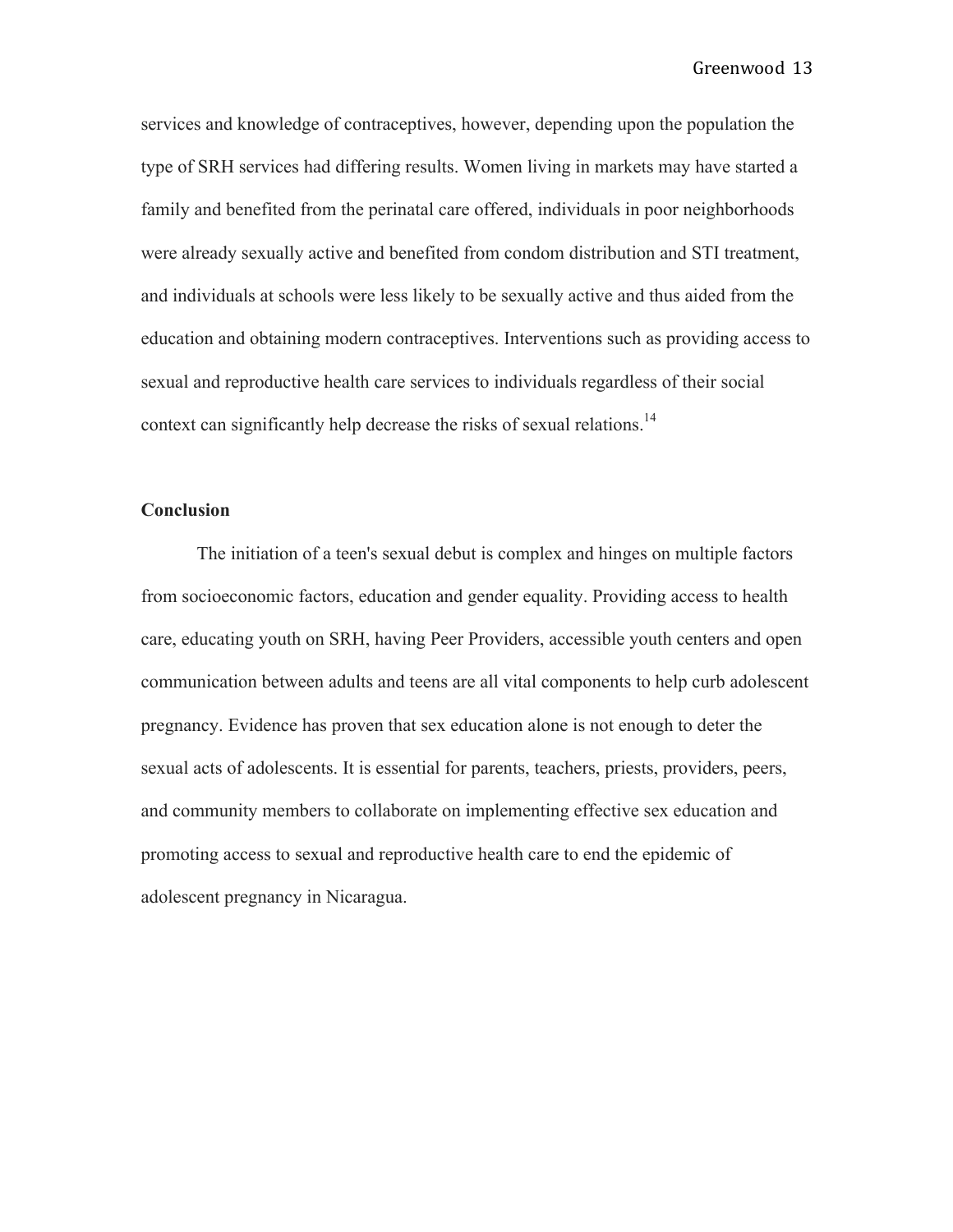#### **References**

- 1. Katherine C. Lion, Ndola Prata, Chris Stewart. Adolescent childbearing in nicaragua: A quantitative assessment of associated factors. *International Perspectives on Sexual and Reproductive Health*. 2009;35(2):91- 96. http://www.jstor.org/stable/40233809.
- 2. Decat P, De Meyer S, Jaruseviciene L, et al. Sexual onset and contraceptive use among adolescents from poor neighbourhoods in managua, nicaragua. *The European Journal of Contraception and Reproductive Health Care*. 2015;20(2):88-100. http://www.ncbi.nlm.nih.gov/pubmed/25327958. doi: 10.3109/13625187.2014.955846.
- 3. Torres VMS, Goicolea I, Edin K, Ohman A. 'Expanding your mind': The process of constructing gender-equitable masculinities in young nicaraguan men participating in reproductive health or gender training programs. *Global health action*. 2012;5(1):17262. http://www.ncbi.nlm.nih.gov/pubmed/22870066. doi: 10.3402/gha.v5i0.17262.
- 4. Jaruseviciene L, Orozco M, Ibarra M, et al. Primary healthcare providers' views on improving sexual and reproductive healthcare for adolescents in bolivia, ecuador, and nicaragua. *Global health action*. 2013;6(1):20444- 8. http://www.ncbi.nlm.nih.gov/pubmed/23680267. doi: 10.3402/gha.v6i0.20444.
- 5. lempirainen M. Let's talk about sex in nicaragua. *PassBlue Independent Coverage of the UN*. 2013.
- 6. Nelson E, Edmonds A, Ballesteros M, Encalada Soto D, Rodriguez O. The unintended consequences of sex education: An ethnography of a development intervention in latin america. *Anthropology & Medicine*. 2014;21(2):189- 201. http://www.tandfonline.com/doi/abs/10.1080/13648470.2014.918932. doi: 10.1080/13648470.2014.918932.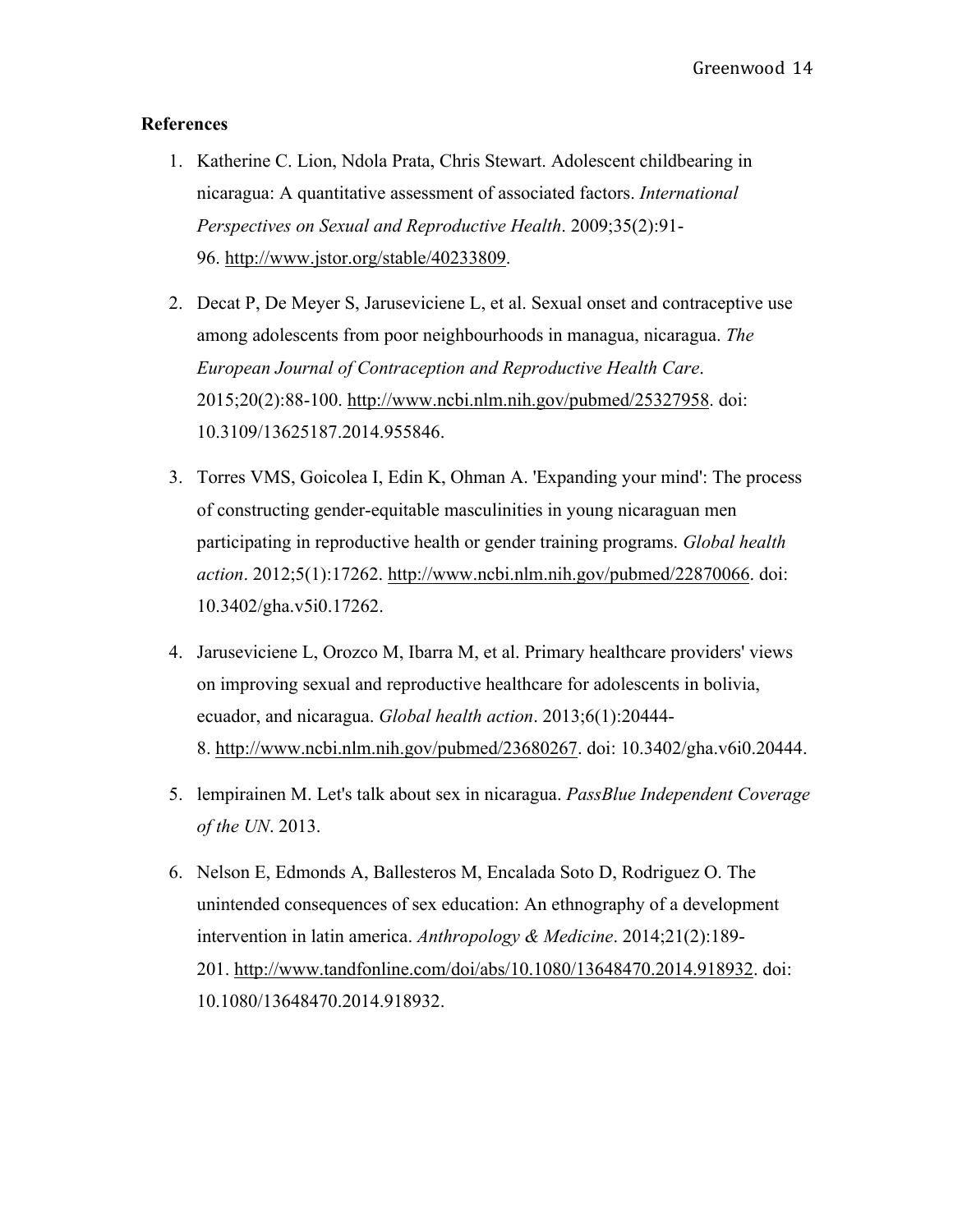- 7. Kalantari S. Nicaragua's Teen Pregnancy Rate Soars. *Public Radio International* . https://www.pri.org/stories/2016-08-17/nicaraguas-teen-pregnancy-rate-soars. Published August 17, 2016.
- 8. Ugarte, William, Hogberg, Ulf, Valladares, Eliette, Essen, Birgitta. Assess knowledge, attitudes, and behaviors related to HIV and AIDS in nicaragua: A community-level perspective *Sexual & Reproductive Healthcare*. 2012;4:37-44.
- 9. Mendez Rojas B, Beogo I, Owili PO, Adesanya O, Chen C. Community social capital on the timing of sexual debut and teen birth in nicaragua: A multilevel approach. *BMC public health*. 2016;16:991. http://www.ncbi.nlm.nih.gov/pubmed/27634382. doi: 10.1186/s12889-016-3666-9.
- 10. Hoga LAK, Tiburcio CA, Borges ALV, Zoboli, Elma Lourdes Campos Pavone, Chavez-Alvarez RE. Counseling regarding sexual and reproductive behavior: Principles and practices of catholic priests. *Revista Latino-Americana de Enfermagem*.2010;18(6):12371245. http://www.scielo.br/scielo.php?script=sci\_ar ttext&pid=S0104-11692010000600026. doi: 10.1590/S0104- 11692010000600026.
- 11. Nicaragua: International freedom report 2010. *U.S. Department of State*. 2010.
- 12. Gordillo-Tobar A, Beneitez G, Ortega J, Waters W, Bravo E. Adolescent sexual and reproductive health and rights in nicaragua: An analysis using a sexual and reproductive health framework and human rights. . 2014.
- 13. Rios-Zertuche D, Blanco LC, Zúñiga-Brenes P, et al. Contraceptive knowledge and use among women living in the poorest areas of five mesoamerican countries. *Contraception*. 2017. doi: 10.1016/j.contraception.2017.01.005.
- 14. Meuwissen LE, Gorter AC, Knottnerus AJA. Impact of accessible sexual and reproductive health care on poor and underserved adolescents in managua, nicaragua: A quasi-experimental intervention study. *Journal of Adolescent*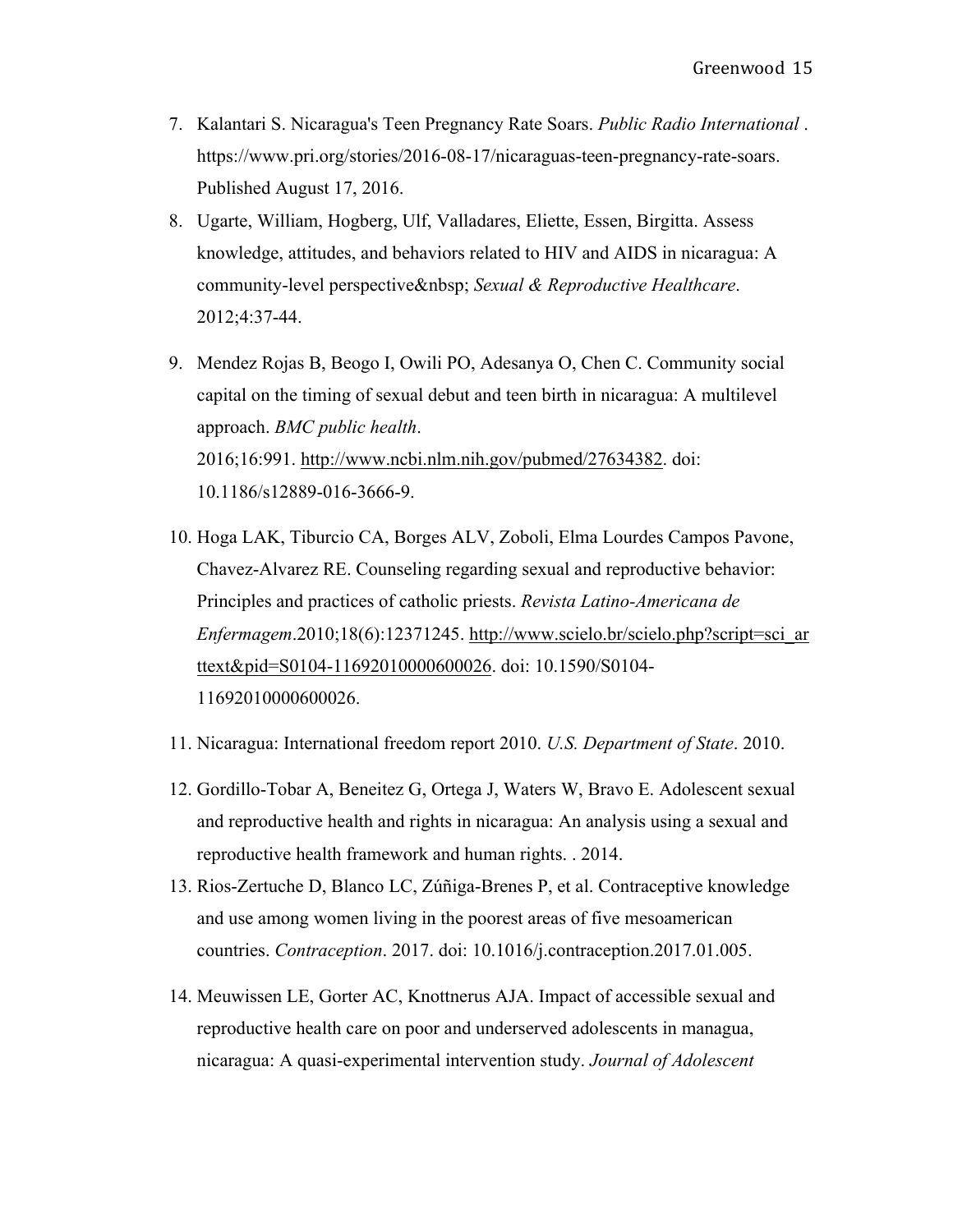*Health*.2006;38(1):56.e9. http://www.sciencedirect.com/science/article/pii/S1054 139X05000273. doi: 10.1016/j.jadohealth.2005.01.009.

- 15. Jacobson L, Richardson G, Parry-Langdon N, Donovan C. How do teenagers and primary healthcare providers view each other? an overview of key themes. *British Journal of General Practice*. 2001;51(471):811- 816. http://www.ingentaconnect.com/content/rcgp/bjgp/2001/00000051/00000471 /art00007.
- 16. Harris R. Evaluating internet research sources *Virtual Salt*. 2015. http://www.virtualsalt.com/evalu8it.htm.
- 17. Maria A. Zuurmond, Rebecca S. Geary, David A. Ross. The effectiveness of youth centers in increasing use of sexual and reproductive health services: A systematic review. *Studies in Family Planning*. 2012;43(4):239- 254. http://www.jstor.org/stable/23409221. doi: 10.1111/j.1728- 4465.2012.00324.x.
- 18. Mason-Jones AJ, Sinclair D, Matthews C, Kagee A, Lombard C. School-based interventions for preventing HIV, sexually transmitted infections, and pregnancy in adolescents. . 2016. http://eprints.whiterose.ac.uk/107179/.
- 19. Claire Tebbets, Dee Redwine. Beyond the clinic walls: Empowering young people through youth peer provider programmes in ecuador and nicaragua. *Reproductive Health Matters*. 2013;21(41):143- 153. http://www.jstor.org/stable/43288970. doi: 10.1016/S0968-8080(13)41693- 2.